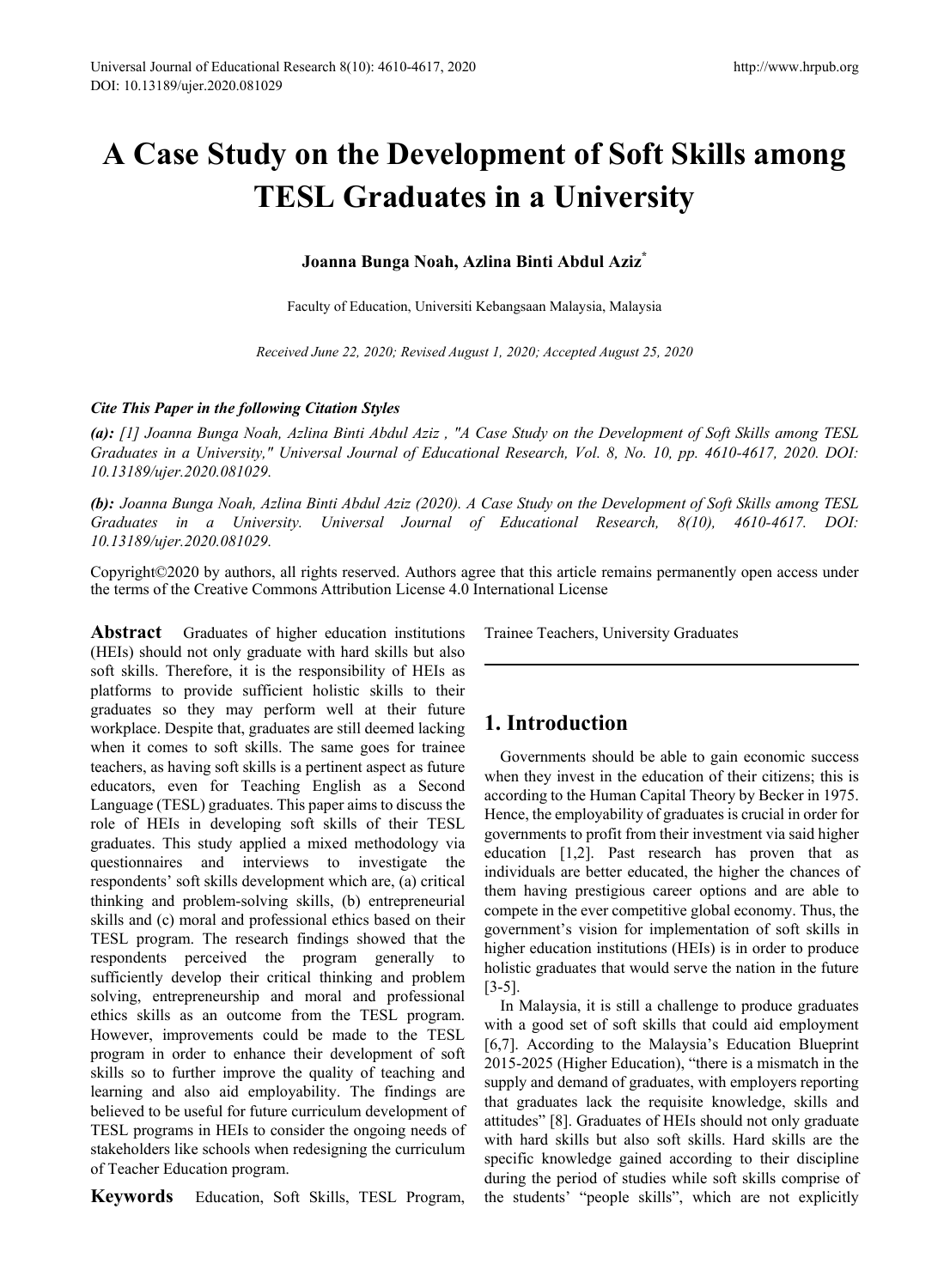taught as an independent subject but are much needed for relational and personal advancement [9]. Both skills complement each other and are equally important in order to obtain a job and for career development.

Trainee teachers as like other graduates too, need the appropriate set of soft skills for employment in the education sector. Trainee teachers need to be equipped with soft skills for excellent and effective teaching practice [10]. This should be the responsibility of the HEIs to ensure that trainee teachers graduate not only with hard skills but also with the relevant soft skills [11,12]. However, HEIs are finding it difficult to develop this set of soft skills in the students. Lecturers have acknowledged the importance of soft skills integration in curriculum but have failed to integrate it in their pedagogy. This is due to some challenges, which include a huge classroom setting, time constrain and also students' awareness of the importance of soft skills development [10,12,13].

In addition, based on a report in New Straits Times [14], the English language proficiency among students in Malaysian primary and secondary schools is still at an unsatisfactory level. This can be attributed to not only the lack of using English on a daily basis or students' lack of interest in acquiring English but can also be related back to the teachers' ability and competency to teach English as a second language in Malaysia. English teachers in Malaysian schools are none other than 'Teaching English as a Second Language' (TESL) graduates from various higher education institutions. Despite learning the theory and practical aspects of teaching English, soft skills development is also crucial in enabling trainee teachers to be confident and able to teach well once they graduate and move on to being teachers in real school settings.

Research on soft skills in Malaysia's HEIs especially on students' perception is still underway. Students' view is important as they are on the receiving end of the soft skills development. A wider perspective gained from students' insight can facilitate better choice of pedagogy to incorporate soft skills in the curricula [15]. Not only that, there is also a lack of research on soft skills teaching and learning methods especially for trainee teachers, which results in underdevelopment of soft skills among trainee teachers [13]. This study would like to address the research gap and focus on only three soft skills which are, (a) critical thinking and problem-solving skills, (b) entrepreneurial skills and (c) moral and professional ethics. These are derived from the Ministry of Higher Education's (MOHE) module of soft skills for HEIs from 2006. Consequently, this paper aims to discuss the role of HEIs in developing soft skills of their TESL graduates according to the curriculum of a Malaysian public university.

## **2. Literature Review**

## **2.1. Role of HEIs**

Higher education has evolved to be more accessible to

everyone, which means more people are getting an education and that should lead to better job opportunities. This leads to the development of human capital, where through higher education it would enable people to have the appropriate set of skills according to different careers [16]. It is vital for HEIs to keep up with relevance of knowledge, identify skills gap and create new programmes that can cater to the ever-changing economic demands.

MOHE is always striving to provide the best education quality in line with governmental socioeconomic and development aspirations. One of the main goals of Malaysia's higher education system is to produce competitive graduates for the global market. However, Malaysia is still in need of graduates that have soft skills in order for the nation to achieve excellence [17]. Therefore, HEIs play a vital role in producing holistic graduates. Malaysian public universities are also working towards achieving the requirement of universities in producing knowledgeable and flexible graduates who have expertise in their discipline yet at the same time have excellent soft skills. In short, Malaysian public universities as HEIs are striving to not only equip students with hard skills according to discipline but also to equip them with adequate soft skills that would aid their employment and career progression.

#### **2.2. Soft Skills for TESL Trainee Teachers**

The goal of an education program should be to prepare the students for the education profession. Which is why hard skills are the main building block of the curriculum but soft skills should also be well integrated in order for the profession to be successful [18,19]. Students who undergo Bachelor of Education with Honours (Teaching English as a Second Language [TESL]) are indirectly trainee teachers as they are undergoing training in order to graduate to teach English as a Second Language in Malaysian secondary schools. Graduates of a TESL Program should be able to possess adequate soft skills that would enable them to be competent in the education sector or even any other sectors in the market. As with hard skills, soft skills can be gained through the TESL program. The development of professional knowledge and soft skills are best cultivated when theory evolves to practice. This can be achieved through programs, activities and also during the teaching practicum [20].

There are 7 skills outlined by MOHE, which are important for students to develop. The skills are communication skills in English, critical thinking and problem-solving skills, team-working skills, lifelong learning and information management skills, entrepreneurial skills, moral and professional ethics and leadership skills [21]. Although all skills are equally important for any profession, this research is only looking into three skills as would be discussed below.

2.2.1. Critical Thinking and Problem Solving Skills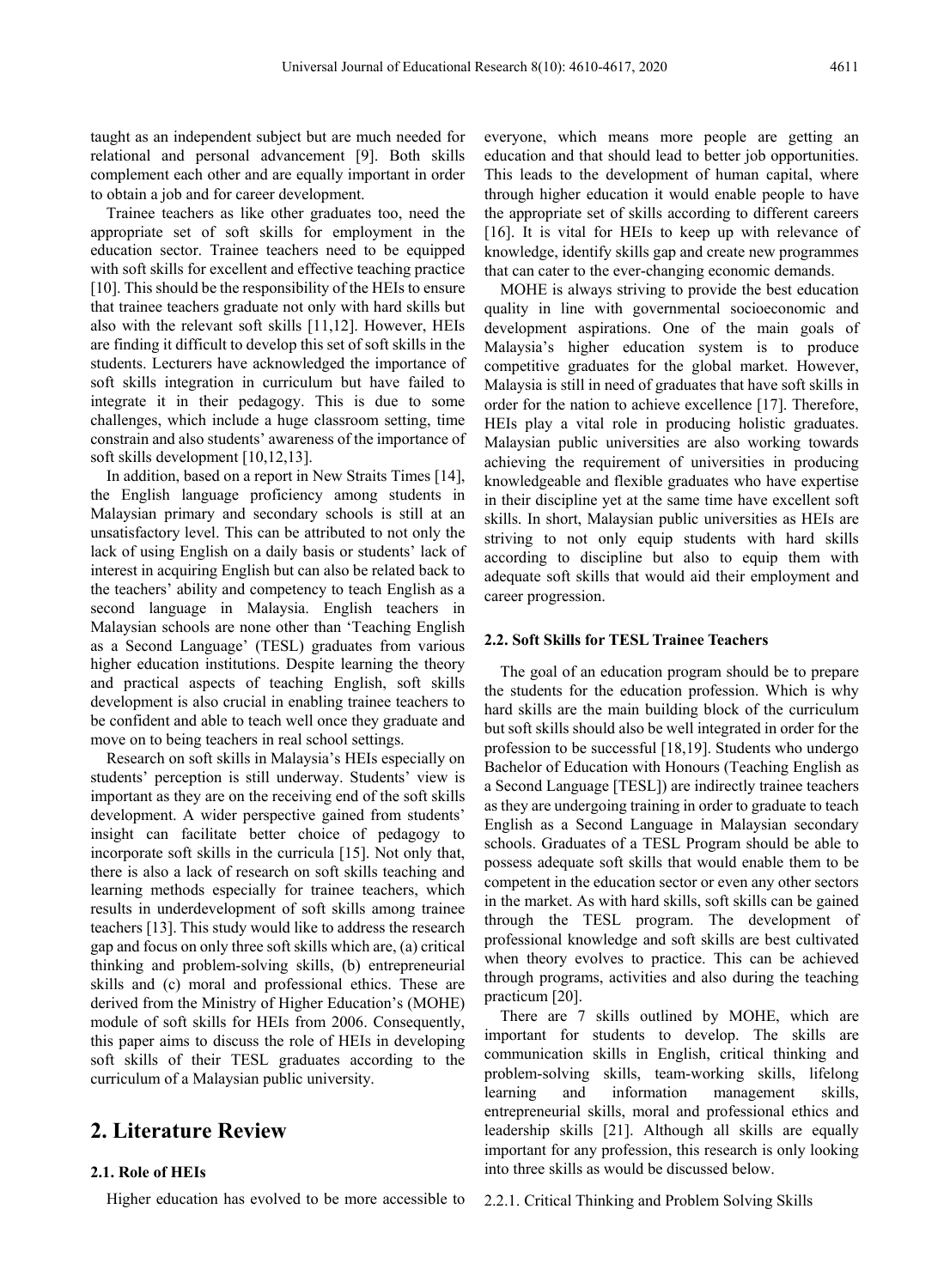Thinking skills is not foreign in the Malaysian school syllabus. The Ministry of Education (MOE) has implemented it in curricula since 1988 with the aim to produce human capital with higher thinking capacity [22]. In line with 21st Century Teaching and Learning that the MOE is heading towards, higher order thinking skills (HOTS) is given a lot of emphasis on. HOTS is not a stand-alone subject and should be a skill incorporated by teachers into their lessons, which is why teachers need to be competent in HOTS to be able to develop that particular skill among their students. HOTS is vital for both future teachers and students as it is relevant to knowledge-based economy and the development of information and communications technology (ICT) especially in this era of globalisation [22]. Which is why, critical thinking and problem solving skills is one of the important soft skills that a trainee teacher should be well developed with by the end of their undergraduate program. This is to enable trainee teachers to be able to identify and analyse situation as well as make justifiable decisions. It is also important for future teachers to have the ability to use their thinking skills in order to generate ideas and alternative solutions [12]. Other than trainee teachers having critical thinking and problem solving skills in order to integrate it in their lessons, this skill is also needed for teachers to use in learning management for children, which could help them better manage their classroom presence [23]. Thus far it can be seen that critical thinking and problem solving skills is pertinent to an educator.

#### 2.2.2. Entrepreneurial Skills

Due to unemployment rates on the rise, entrepreneurship courses are more significant in HEIs, which leads to a more serious relationship between education and entrepreneurship, two things that used to not be connected. Entrepreneurship is defined as an individual's ability to turn an idea into a business practice. This means that the individual has the ability to build on an opportunity or solve a problem by creating a solution [24]. This is why entrepreneurship and education can go hand in hand as education could provide the skills needed for a student to be an entrepreneur. Trainee teachers in most public universities are not bonded with the MOE, which means after graduation they have a choice to apply to teach in any institutions. It also means that trainee teachers need not necessarily pursue a career in education. This is where entrepreneurial skills delivered by HEIs can help these graduates to venture out of teaching and are employable enough to pursue other careers [25]. Additionally, entrepreneurship is the transfer of ideas and knowledge into new situations. It also rides on one's creative and innovative mind and to build up a generation that is able to take risks and adapt to changes, these are skills, which are important to have in life [12,24,26,27]. Other than that, entrepreneurship can equip students with insights to analyse their environment in a more organised pattern and expose them to effective development and management at

any level [27]. This means that entrepreneurship skills need to begin from trainee teachers, not only as a skill to instil in their future students but also as a personal life skill that could also enhance their teaching quality and career [26]. This is where entrepreneurship and education merges together. However, entrepreneurship, either as a stand-alone subject or integrated in pedagogy, is not common. There is also the mindset among trainee teachers that do not understand entrepreneurship beyond it being a business. Therefore, for the benefits entrepreneurship skills carry, it should be given emphasis among trainee teachers.

#### 2.2.3. Moral and Professional Ethics

Moral and professional ethics should not be overlooked as an important soft skill to be acquired by trainee teachers. This skill is in line with thinking skills, as one needs to be able to analyse and make decisions that are right morally and ethically. Being morally and professionally ethical also means teachers do not practice favouritism among their students. Other than that, having good ethics gives one a sense of responsibility towards the society [12,28,29]. More importantly, teachers are role models to their students, as they interact with students on a daily basis. Students acquire knowledge and experiences via relations with mentors, in this case their teachers [29], which means that if teachers do not practice moral and professional ethics, it'll be difficult for their students to look up to someone. The challenge of developing moral and professional ethics can be more daunting as this skill does not have a measurable element and varies tremendously between individuals according to background [28]. It is therefore vital for trainee teachers to develop moral and professional ethics skill before entering the working world.

# **3. Methodology**

This research used a mixed-method approach in order to gather both quantitative and qualitative data from different sources. The quantitative instrument used was questionnaires and interviews were carried out to collect qualitative data. This research is focused on final year TESL students because they could provide feedback on how the programme as a whole has developed their soft skills. It was important to include the final year students considering the other TESL batches have not completed all the courses in the programme and so their responses would be limited. Therefore, the study was conducted among Year 4 TESL students, consisting of only 36 students from a public university in Selangor, Malaysia. The questionnaire items were designed in order to find out the development of soft skills in students, some items were adapted from Hadiyanto [30], Orji [31] and Ismail et al. [32]. A pilot study was carried out and the Alpha-Cronbach value obtained was 0.911. The questionnaire consisted of 24 items and was placed on a 5-point Likert scale (1="strongly disagree", 2="disagree", 3="neutral",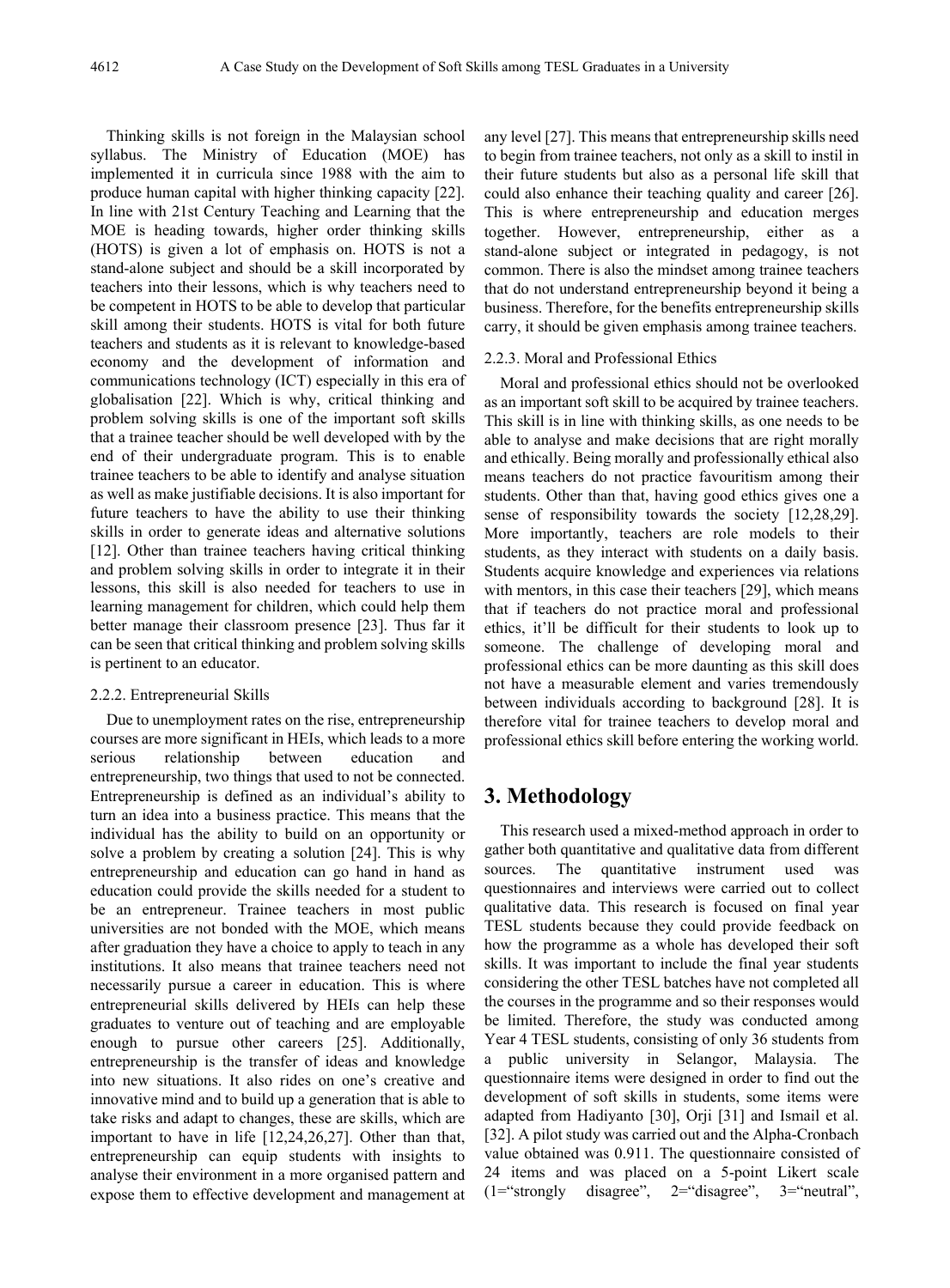4="agree", 5="strongly agree"). The return rate of the questionnaires was 100%. The data was hen analysed via descriptive statistics. In order to further supplement the quantitative data, individual semi-structured interviews were carried out to 7 respondents. In order to conclude this study, all data gathered have been triangulated. This further strengthens the study through multiple methods of data collection and analysis.

## **4. Findings & Discussion**

5 males and 31 females, totaling to 36 Year 4 TESL students, answered the questionnaire of this research. 7 from those respondents were interviewed. The findings of this research will be discussed according to the development of the three skills: critical thinking and problem solving, entrepreneurial and moral and professional ethics.

## **4.1. Development of Critical Thinking & Problem Solving Skills**

Based on Table 1, it can be seen that the trainee teachers have generally developed critical thinking and problem solving skills as an outcome from the TESL program. According to item 5, 91.6% (n=33) of the respondents are able to identify problems and from item 9, 86.2% (n=31) are able to analyse problems from different perspectives. They are also able to come up with solutions, be creative and also solve a problem through several ways. The development of critical thinking and problem solving skills are evident, as according to the interviews, the respondents have mentioned that it has been integrated in the TESL program. Respondent B stated "I think the activity that has helped me would be the mentoring program from "Teaching of Writing Skills in an ESL Context" subject,

where I needed to come up with suitable activities for my two mentees according to their level of proficiency in the English language." This clearly shows that as the trainee teacher was presented a problem, she managed to solve it by critically thinking about the solution while taking into account the level of proficiency she needed to tackle.

The development of critical thinking and problem solving has also helped the respondents in facing their classroom during their practical stint as English teachers. According to respondent A, she said "I can think of a backup plan if my lesson delivery doesn't go as planned." The results coincide with a previous research by Ngang et al. [12], in which critical thinking and problem solving skills is essential for teachers who need to be quick to think and come up with solutions on the go. Other than that, this skill is also needed for teachers to use for classroom management and also to cater to the emotional needs of their students [18,23].

In addition, from the interviews, the trainee teachers also believe the importance for them to cultivate critical thinking and problem solving skills in their students. This is in line with the MOE's implementation of HOTS in the 21st century teaching and learning syllabus, which means that teachers need to be competent in this skill set. This is also supported by a previous study, Wu [33] stated that cultivating critical thinking and problem solving skills in students is an obligatory duty of educators yet is paid insufficient attention to. In the same research, Wu expresses that English teachers should not only focus on listening, speaking, reading and writing, but also train and guide students' thinking ability. Once again, the development of critical thinking and problem solving skills is important for trainee teachers to develop while undergoing their TESL program, not only for their own benefit but to inculcate it in their students and lessons as well.

| No.            | <b>Items</b>                                                                                              | $SD\%$<br>(N) | $\mathbf{D}$ %<br>(N) | $N\%$<br>(N) | $A\%$<br>(N) | $SA\%$<br>(N) |
|----------------|-----------------------------------------------------------------------------------------------------------|---------------|-----------------------|--------------|--------------|---------------|
| 1              | I try to think out of the box when I write my assignments                                                 | $\theta$      | $\Omega$              | 11.1<br>(4)  | 69.4<br>(25) | 19.4<br>(7)   |
| 2              | I figure out how to complete an assignment by relating it to<br>previous tasks                            | $\theta$      | $\theta$              | 5.6<br>(2)   | 55.6<br>(20) | 38.9<br>(14)  |
| 3              | I discuss ideas I have gained from class with my classmates outside<br>of class                           | $\theta$      | 8.3<br>(3)            | 16.7<br>(6)  | 44.4<br>(16) | 30.6<br>(11)  |
| $\overline{4}$ | I answer questions using knowledge I have gained from class                                               | $\theta$      | $\Omega$              | 5.6<br>(2)   | 55.6<br>(20) | 38.9<br>(14)  |
| 5              | I can identify problems                                                                                   | $\theta$      | $\theta$              | 8.3<br>(3)   | 72.2<br>(26) | 19.4<br>(7)   |
| 6              | I can come up with solutions to problems                                                                  | $\theta$      | 2.8<br>(1)            | 11.1<br>(4)  | 66.7<br>(24) | 19.4<br>(7)   |
| 7              | I can be creative when solving problems                                                                   | 2.8<br>(1)    | $\mathbf{0}$          | 25<br>(9)    | 52.8<br>(19) | 19.4<br>(7)   |
| 8              | I can come up with several ways to solve a problem                                                        | 2.8<br>(1)    | $\Omega$              | 5.6<br>(2)   | 66.7<br>(24) | 25<br>(9)     |
| 9              | I analyse a problem by looking at it from different perspectives                                          | 2.8<br>(1)    | 2.8<br>(1)            | 8.3<br>(3)   | 55.6<br>(20) | 30.6<br>(11)  |
| 10             | The critical thinking and problem solving skills I have developed<br>would be help me in my future career | $\mathbf{0}$  | $\boldsymbol{0}$      | 2.8<br>(1)   | 58.3<br>(21) | 38.9<br>(14)  |

**Table 1.** Development of Critical Thinking & Problem Solving Skills

SD- Strongly Disagree, D- Disagree, N- Neutral, A- Agree, SA- Strongly Agree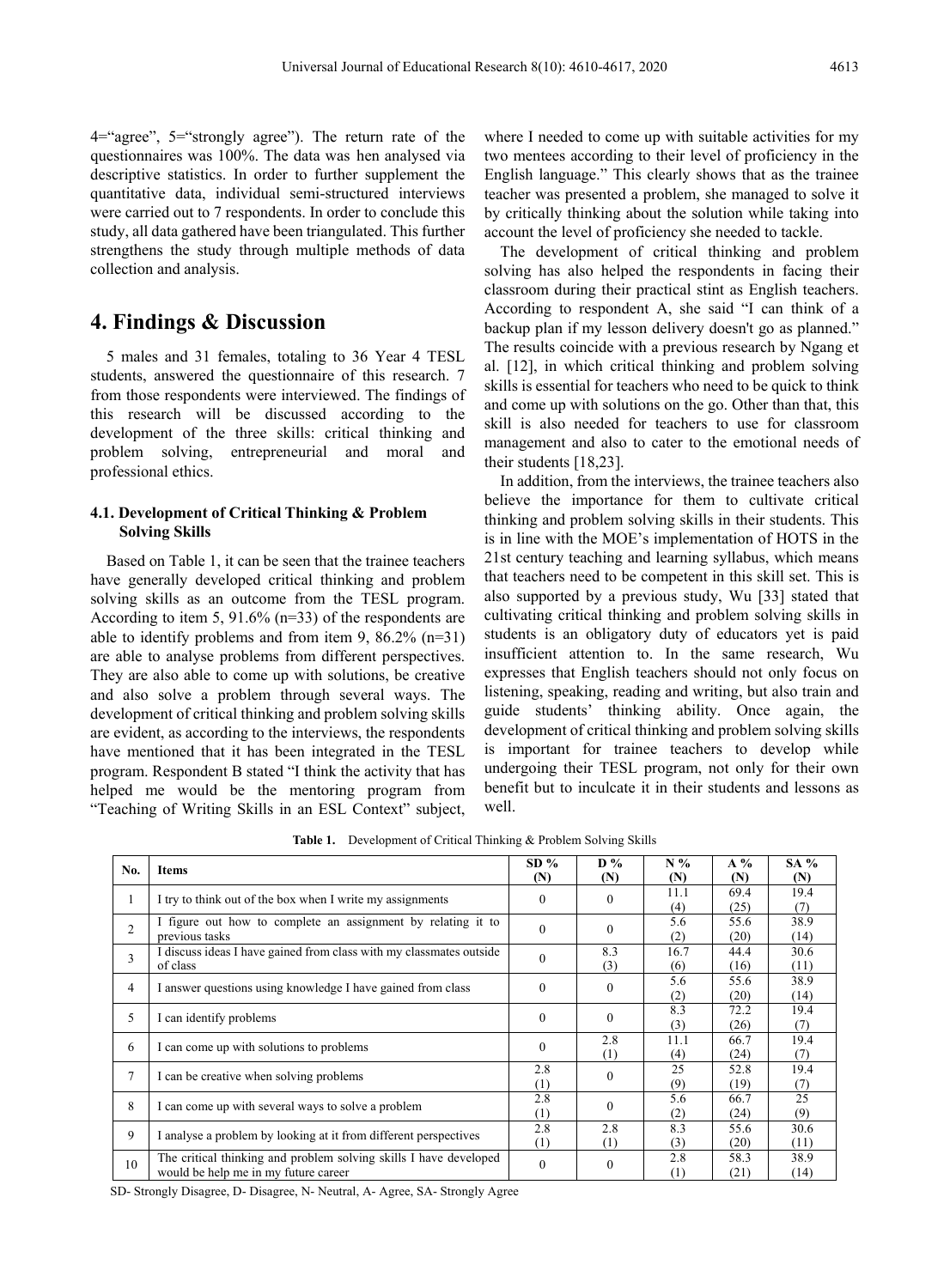| No. | <b>Items</b>                                                                         | $SD\%$<br>(N) | $D\%$<br>(N) | $N\%$<br>(N) | $A\%$<br>(N) | $SA\%$<br>(N) |
|-----|--------------------------------------------------------------------------------------|---------------|--------------|--------------|--------------|---------------|
| 11  | I am able to think of a solution that could generate income                          | 2.8<br>(1)    | 5.6<br>(2)   | 44.4<br>(16) | 38.9<br>(14) | 8.3<br>(3)    |
| 12  | I have ideas that can turn into business                                             | 5.6<br>(2)    | 16.7<br>(6)  | 30.6<br>(11) | 36.1<br>(13) | 11.1<br>(4)   |
| 13  | I can come up with a creative idea in new situations                                 | 2.8<br>(1)    | 5.6<br>(2)   | 22.2<br>(8)  | 52.8<br>(19) | 16.7<br>(6)   |
| 14  | I am more self reliant and independent                                               | $\theta$      | $\Omega$     | 22.2<br>(8)  | 44.4<br>(16) | 33.3<br>(12)  |
| 15  | I understand risk management                                                         | $\theta$      | 5.6<br>(2)   | 25<br>(9)    | 50<br>(18)   | 19.4<br>(7)   |
| 16  | I had a chance to participate in trade business through some<br>activities           | 8.3<br>(3)    | 25<br>(9)    | 36.1<br>(13) | 19.4<br>(7)  | 11.1<br>(4)   |
| 17  | The entrepreneurship skills I have developed would be help<br>me in my future career | 2.8<br>(1)    | 11.1<br>(4)  | 33.3<br>(12) | 41.7<br>(15) | 11.1<br>(4)   |

**Table 2.** Development of Entrepreneurial Skills

SD- Strongly Disagree, D- Disagree, N- Neutral, A- Agree, SA- Strongly Agree

#### **4.2. Development of Entrepreneurial Skills**

Entrepreneurship courses are not the main focus of the TESL program, thus according to item 16 from table 2, 33.3% (n=12) of the respondents disagreed that they had a chance to participate in trade business through some activities. This datum is understandable due to the lack of entrepreneurship as part of the TESL program. However, according to item 13, 69.5% (n=25) agreed that they can come up with a creative idea in new situations, from item 14, 77.7% (n=28) agreed that they are more self-reliant and independent and based on item 15, 69.4% (n=25) agreed that they understand risk management. The contradicting data are possible since the fundamentals of TESL do not have entrepreneurial elements in it thus trainee teachers rarely associate TESL with entrepreneurship together. However, entrepreneurship has been integrated into the TESL program via subjects like Entrepreneurship Education Fieldwork and through some class activities, like dramatisation. Respondent C mentioned that for the subject "Assessment in ELT", "the lecturer did not only teach us how to prepare questions that involve the Bloom's Taxonomy, she also guided us to produce a worksheet that can be commercialised. I personally find that I can use my expertise in the education field to produce my own exercise book." This is an example of an integration of entrepreneurship in a non-entrepreneurship course whereby the lecturer guides the students to be entrepreneurial and generates income avenues while still

being in the education element. This shows that entrepreneurship skills are able to generate beneficial sub-skills, and for that, it should be given more priority in the TESL program.

According to Deveci [24], entrepreneurship skills develop the creativity of an individual and allow the individual to take risks and be independent. Based on an interview with respondent C, she managed to generate some income through creativity, "…I was able to make money through one of the soft skills I acquired." Therefore, entrepreneurship skills, currently underdeveloped in the TESL program should be given a chance for the betterment of the TESL graduates. This is also significant as the TESL program is an open market course, which means TESL graduates need not be teachers and should be equipped with skills to be able to generate their own income. Especially with unemployment rates going up globally, having a definite skill set should enable graduates to still be able to survive any upcoming difficulties, like exploring business plans that could lead to self-employment [12,24,27]. The development of entrepreneurship skills also goes together with the development of critical thinking and problem solving skills as the individual builds on an opportunity or solve a problem by creating a solution, which is the business product [24]. Therefore, the development of entrepreneurship skills is important even if at the end of the day these trainee teachers do not go into business.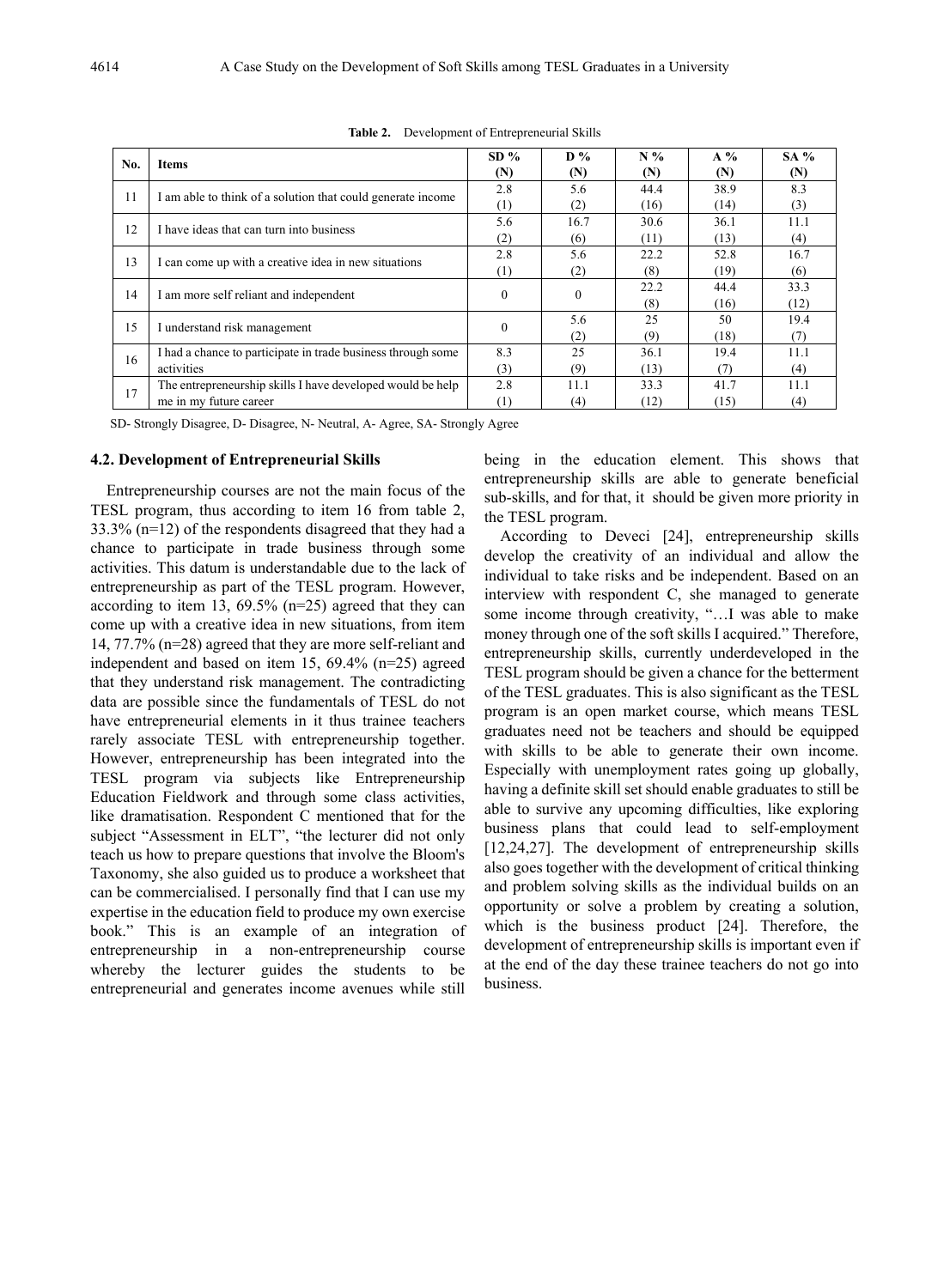| No. | Items                                              | $SD\%$   | $D\%$        | $N\%$ | A %  | $SA\%$ |
|-----|----------------------------------------------------|----------|--------------|-------|------|--------|
|     |                                                    | (N)      | (N)          | (N)   | (N)  | (N)    |
| 18  | I am responsible to get my task done               | $\Omega$ | $\theta$     | 2.8   | 30.6 | 66.7   |
|     |                                                    |          |              | (1)   | (11) | (24)   |
| 19  | I practice integrity in my work                    | $\theta$ | $\theta$     | 5.6   | 36.1 | 58.3   |
|     |                                                    |          |              | (2)   | (13) | (21)   |
| 20  | I do not practice bias                             | $\Omega$ | $\theta$     | 2.8   | 38.9 | 58.3   |
|     |                                                    |          |              | (1)   | (14) | (21)   |
| 21  | I am usually punctual                              | $\theta$ | 8.3          | 8.3   | 33.3 | 50     |
|     |                                                    |          | (3)          | (3)   | (12) | (18)   |
| 22  | I adhere to the university's dress code            | $\theta$ | 13.9         | 22.2  | 33.3 | 30.6   |
|     |                                                    |          | (5)          | (8)   | (12) | (11)   |
| 23  | attend an official<br>obey protocol whenever I     | $\theta$ | $\theta$     | 8.3   | 33.3 | 58.3   |
|     | ceremony                                           |          |              | (3)   | (12) | (21)   |
| 24  | The moral and professional ethics I have developed | $\theta$ | $\mathbf{0}$ | 2.8   | 30.6 | 66.7   |
|     | would be help me in my future career               |          |              | (1)   | (11) | (24)   |
|     |                                                    |          |              |       |      |        |

**Table 3.** Development of Moral and Professional Ethics

SD- Strongly Disagree, D- Disagree, N- Neutral, A- Agree, SA- Strongly Agree

### **4.3. Development of Moral and Professional Ethics**

Findings from table 3 show that the respondents have also developed moral and professional ethics. Item 21 shows 83.3% (n=30) of the respondents agreed that they are usually punctual, from item 22, 63.9% (n=23) agreed that they adhere to the university's dress code and from item 23, 91.6% (n=33) agreed that they obey protocol whenever they attend an official ceremony. Respondent C mentioned that "teaching requires a set of professionalism where it includes the way you present yourself, your choice of attire, your words, your content and much more. Therefore, studying at the Faculty of Education has moulded such attitude and professional upbringing. We were asked to dress like a real educator as a practice. It definitely prepared us to be conscious of our role in the society." This is supported by previous study from Ngang et al. [12] whereby it was agreed by their respondents that through dress code ethics and co-curricular activities, it helped developed their ethics and professionalism. Based on the interviews conducted, all the respondents agreed that moral and professional ethics is a beneficial skill to be used in their future career. It is also a skill that the respondents wish to be further integrated into the TESL program and a skill that is perceived to be needed by their future employers. Therefore, it is the responsibility of HEIs to instil moral and professional ethics in the students prior to them graduating and entering the workforce [34].

As teachers, it is important to have moral and professional ethics, some of which are being responsible, not practising bias and being punctual [28]. This is because teachers have the duty beyond teaching a particular subject, and to shape students into being morally and ethically right [29]. This skill is also in line with thinking skills, as one needs to be able to analyse and make decisions that are right morally and ethically. Respondent D finds that "teachers have a major role in every decision making in the classroom, so it's important for teachers to have a good attitude and ethics." This is true because teachers are decision makers most of the times, thus they need to

display professionalism in this matter. Being morally and professionally ethical also means teachers do not practice favouritism among their students. Here, the importance of developing moral and professional ethics in teacher education can be seen which extends to TESL trainee teachers as well. Other than that, having good ethics gives one a sense of responsibility towards the society [12,28,29]. In short, moral and professional ethics is often overlooked as a soft skill and is not taught as a stand-alone subject but is equally important for trainee teachers to develop.

## **5. Conclusions**

The development of soft skills among trainee teachers is evident in the TESL program. As the main focus of trainee teachers undergoing formal education is to prepare them for classroom-based knowledge, it is equally important for the trainee teachers to develop soft skills in order for them to be able to perform professional roles at school levels and beyond [35]. This is also in line with HEIs aim to produce high quality human capitals that are competent and prepared for the vast job market. The development of soft skills among trainee teachers is notable and helpful as future educators but it could also be improved drastically by revamping the TESL program. Therefore, it is the HEI's role to equip their students not only with discipline-related hard skills, but relevant soft skills needed for their future career.

## **Acknowledgments**

The authors would like to express gratitude as this work was supported by Research Grant GG-2019-072 from Dana Penyelidikan FPEND, Universiti Kebangsaan Malaysia.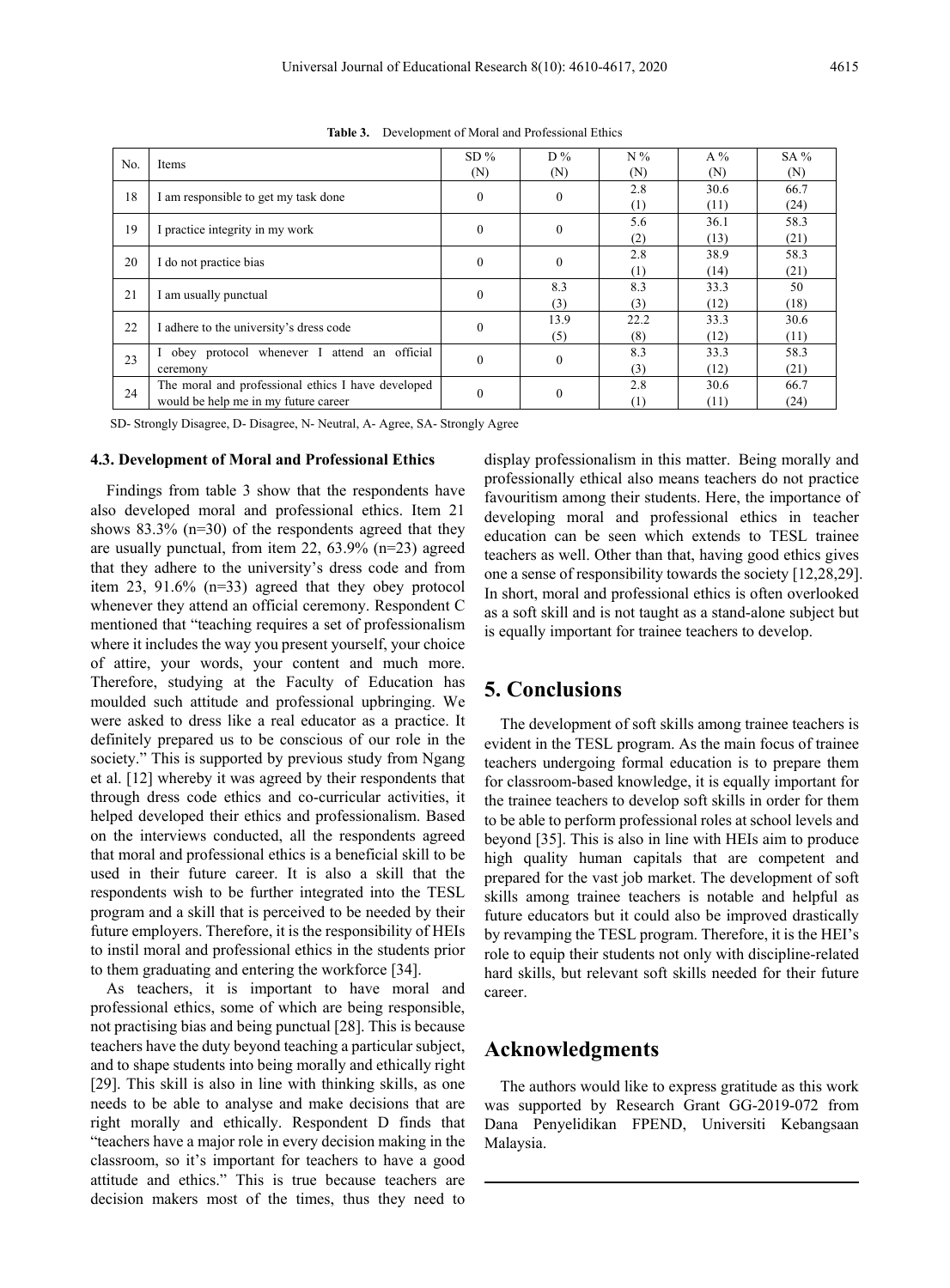## **REFERENCES**

- [1] Kennedy, A. (2015). What do professional learning policies say about purposes of teacher education?. *Asia-Pacific journal of teacher education*, *43*(3), 183-194.
- [2] Knight, P. T., & Yorke, M. (2002). Employability through the curriculum. *Tertiary education and management*, *8*(4), 261-276.
- [3] Ahmad, M., Badusah, J., Mansor, A. Z., Abdul Karim, A., Khalid, F., Daud, M. Y., ... & Zulkefle, D. F. (2016). The Application of 21st Century ICT Literacy Model among Teacher Trainees. *Turkish Online Journal of Educational Technology-TOJET*, *15*(3), 151-161.
- [4] Husain, H., Arsad, N., Bais, B., & Kamal, N. (2016). Self-regulated learning in UKM. *Pertanika Journal of Social Sciences and Humanities*, *24*(April), 77-86.
- [5] Yunus, N. M., & Said, R. (2016). Do higher levels of qualification lead to higher returns to education: Evidence from Malaysian education sector. *International Journal of Economics and Financial Issues*, *6*(S6), 20-26.
- [6] Idris, R., Ariffin, S. R., & Ishak, N. M. (2019). Pengaruh kemahiran generik dalam kemahiran pemikiran kritikal, penyelesaian masalah dan komunikasi pelajar Universiti Kebangsaan Malaysia (UKM). *Malaysian Journal of Learning and Instruction*, *6*, 103-140.
- [7] Noah, J. B., & Aziz, A. A. (2020). A Systematic review on soft skills development among university graduates. *EDUCATUM Journal of Social Sciences*, *6*(1), 43-58.
- [8] MOE, M. (2015). Malaysia Education Blueprint 2015-2025 (Higher Education). *Kuala Lumpur: Ministry of Education Malaysia*.
- [9] Shakir, R. (2009). Soft skills at the Malaysian institutes of higher learning. *Asia Pacific Education Review*, *10*(3), 309-315.
- [10] Tang, K. N. (2018). The importance of soft skills acquisition by teachers in higher education institutions. *Kasetsart Journal of Social Sciences*.
- [11] Häkkinen, P., Järvelä, S., Mäkitalo-Siegl, K., Ahonen, A., Näykki, P., & Valtonen, T. (2017). Preparing teacher-students for twenty-first-century learning practices (PREP 21): a framework for enhancing collaborative problem-solving and strategic learning skills. *Teachers and Teaching*, *23*(1), 25-41.
- [12] Ngang, T. K., Yunus, H. M., & Hashim, N. H. (2015). Soft skills integration in teaching professional training: Novice teachers' perspectives. *Procedia-social and behavioral sciences*, *186*, 835-840.
- [13] Hassan, A., Maharoff, M., Abiddin, N. Z., & Ro'is, I. (2015). Teacher trainers' and trainee teachers' understanding towards the curriculum philosophy regarding soft skills embedment in the Malaysian Institute of Teacher Education. *Policy Futures in Education*, *14*(2), 164-175.
- [14] Sani, R. (2019, September 11). Addressing the challenges in teaching English: New Straits Times. Retrieved from https://www.nst.com.my/education/2019/09/520502/addres sing-challenges-teaching-english
- [15] Nikitina, L., & Furuoka, F. (2012). Sharp focus on soft skills: a case study of Malaysian university students' educational expectations. *Educational Research for Policy and Practice*, *11*(3), 207-224.
- [16] Gibbs, L., & Slevitch, L. (2019). Beyond the classroom: student employability and intention to stay in the hospitality industry. *Journal of Teaching in Travel & Tourism*, *19*(4), 267-284.
- [17] Zain, N. M., Aspah, V., Abdullah, N., & Ebrahimi, M. (2017). Challenges and evolution of higher education in Malaysia. *UMRAN-International Journal of Islamic and Civilizational Studies*, *4*(1-1).
- [18] Tsaoussi, A. I. (2020). Using soft skills courses to inspire law teachers: a new methodology for a more humanistic legal education. *The Law Teacher*, *54*(1), 1-30.
- [19] Pachauri, D., & Yadav, A. (2014). Importance of soft skills in teacher education programme. *International Journal of Educational Research and Technology*, *5*(1), 22-25.
- [20] Yunus, M. M., Hashim, H., Ishak, N. M., & Mahamod, Z. (2010). Understanding TESL pre-service teachers' teaching experiences and challenges via post-practicum reflection forms. *Procedia-Social and Behavioral Sciences*, *9*, 722-728.
- [21] Malaysia, K. P. T. (2006). Modul pembangunan kemahiran insaniah (soft skills) untuk institusi pengajian tinggi Malaysia. *Serdang: Universiti Putra Malaysia*, 1-52.
- [22] Yen, T. S., & Halili, S. H. (2015). Effective teaching of higher order thinking (HOT) in education. *The Online Journal of Distance Education and e-Learning*, *3*(2), 41-47.
- [23] Somprach, K., Popoonsak, P., & Sombatteera, S. (2014). Soft skills development to enhance teachers' competencies in primary schools. *Procedia-Social and Behavioral Sciences*, *112*, 842-846.
- [24] Deveci, İ. (2019). A Review of Entrepreneurship Education in Teacher Education. *Malaysian Journal of Learning and Instruction*, *15*(1), 105-148.
- [25] Jusoh, M., Simun, M., & Chong, S. C. (2011). Expectation gaps, job satisfaction, and organizational commitment of fresh graduates: Roles of graduates, higher learning institutions and employers. *Education+ Training*, *53*(6), 515-530.
- [26] Ispal, M., & Jabor, M. (2014). Entrepreneurial Measurement Modelfor Teacher Education. *Dipublikasikan dalam IOSR Journal of Research & Method in Education (IOSR-JRME) Volume*, *4*, 21-25.
- [27] Achor, E. E.,  $\&$  Wilfred-Bonse, K. (2013). The need to integrate entrepreneurship education into science education teachers' curriculum in Nigeria. *Journal of Science and Vocational Education (JSVE)*, *7*.
- [28] Ngang, T. K., & Chan, T. C. (2015). The importance of ethics, moral and professional skills of novice teachers. *Procedia-Social and Behavioral Sciences*, *205*, 8-12.
- [29] Gobagoba, M., & Moswela, B. (2014). Ethics education adherence by teacher trainees during teaching practice: A botswana perspective.
- [30] Hadiyanto, H. (2011). THE DEVELOPMENT OF CORE